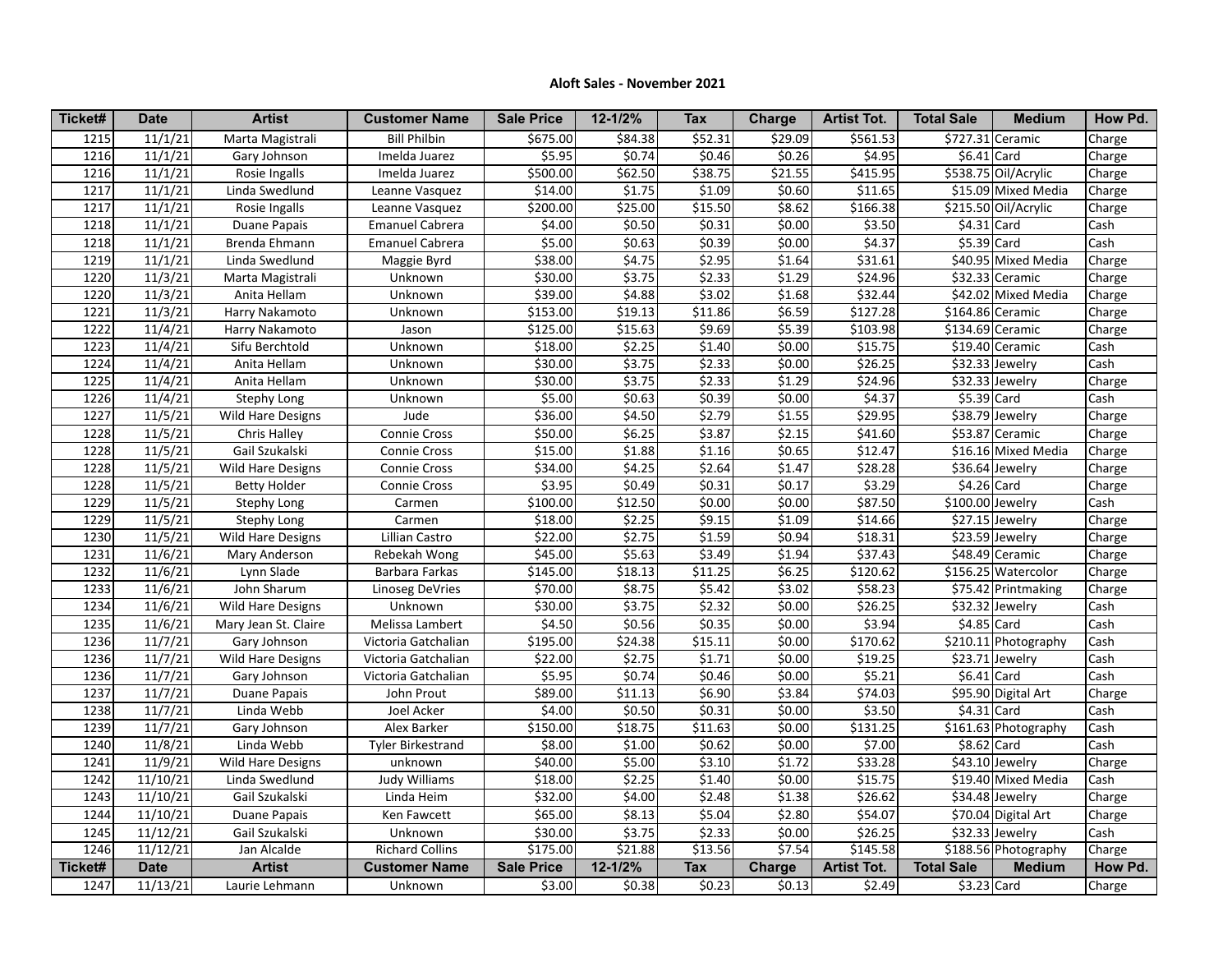| 1247    | 11/13/21    | Gary Johnson              | Unknown              | \$5.95            | \$0.74  | \$0.46     | \$0.26        | \$4.95             | $$6.41$ Card      |                      | Charge  |
|---------|-------------|---------------------------|----------------------|-------------------|---------|------------|---------------|--------------------|-------------------|----------------------|---------|
| 1247    | 11/13/21    | Connie Cassinetto         | Unknown              | \$3.00            | \$0.38  | \$0.23     | \$0.13        | \$2.49             | $$3.23$ Card      |                      | Charge  |
| 1247    | 11/13/21    | Jan Alcalde               | Unknown              | \$52.00           | \$6.50  | \$4.04     | \$2.24        | \$43.26            | \$56.04 Card      |                      | Charge  |
| 1248    | 11/13/21    | Marta Magistrali          | Mary Anderson        | \$18.00           | \$2.25  | \$1.40     | \$0.00        | \$15.75            |                   | \$19.40 Ceramic      | Cash    |
| 1249    | 11/13/21    | <b>Books</b>              | <b>Adam Hughes</b>   | \$18.00           | \$0.00  | \$1.40     | \$0.78        | \$17.22            | $$19.40$ Books    |                      | Charge  |
| 1249    | 11/13/21    | Linda Swedlund            | <b>Adam Hughes</b>   | \$16.00           | \$2.00  | \$1.24     | \$0.69        | \$13.31            |                   | \$17.24 Mixed Media  | Charge  |
| 1249    | 11/13/21    | Mary Anderson             | Adam Hughes          | \$45.00           | \$5.63  | \$3.48     | \$1.94        | \$37.43            |                   | \$48.48 Ceramic      | Charge  |
| 1250    | 11/13/21    | Gary Johnson              | Mary Anderson        | \$25.00           | \$3.13  | \$1.94     | \$0.00        | \$21.87            | \$26.94 Card      |                      | Cash    |
| 1250    | 11/13/21    | <b>Books</b>              | Mary Anderson        | \$5.00            | \$0.00  | \$0.39     | \$0.00        | \$5.00             |                   | $$5.39$ Books        | Cash    |
| 1251    | 11/13/21    | Gary Johnson              | Tham                 | \$195.00          | \$24.38 | \$15.11    | \$8.40        | \$162.22           |                   | \$210.11 Photography | Charge  |
| 1252    | 11/13/21    | Rosie Ingalls             | Heidi Thebault       | \$10.00           | \$1.25  | \$0.78     | \$0.00        | \$8.75             |                   | \$10.78 Jewelry      | Cash    |
| 1253    | 11/13/21    | Mary Anderson             | Beth Egan            | \$45.00           | \$5.63  | \$3.49     | \$1.94        | \$37.43            |                   | \$48.49 Ceramic      | Charge  |
| 1254    | 11/13/21    | Gail Szukalski            | Meagan Dean          | \$32.00           | \$4.00  | \$2.48     | \$1.38        | \$26.62            |                   | \$34.48 Jewelry      | Charge  |
| 1255    | 11/14/21    | Mary Anderson             | Gary Horillo         | \$100.00          | \$12.50 | \$7.75     | \$4.31        | \$83.19            |                   | \$107.75 Ceramic     | Charge  |
| 1255    | 11/14/21    | Marta Magistrali          | Gary Horillo         | \$30.00           | \$3.75  | \$2.33     | \$1.29        | \$24.96            |                   | \$32.33 Ceramic      | Charge  |
| 1256    | 11/14/21    | Sifu Berchtold            | Shanti Struther      | \$70.00           | \$8.75  | \$5.43     | \$3.02        | \$58.23            |                   | \$75.43 Ceramic      | Charge  |
| 1257    | 11/14/21    | Rosie Ingalls             | Unknown              | \$10.00           | \$1.25  | \$0.78     | \$0.43        | \$8.32             |                   | \$10.78 Jewelry      | Charge  |
| 1258    | 11/15/21    | Gail Szukalski            | Katie Kelley         | \$24.00           | \$3.00  | \$1.86     | \$1.03        | \$19.97            |                   | \$25.86 Jewelry      | Charge  |
| 1258    | 11/15/21    | Mary Anderson             | Katie Kelley         | \$35.00           | \$4.38  | \$2.71     | \$1.51        | \$29.11            |                   | \$37.71 Ceramic      | Charge  |
| 1259    | 11/16/21    | <b>Books</b>              | Charlie Melin        | \$5.00            | \$0.00  | \$0.39     | \$0.00        | \$5.00             |                   | $$5.39$ Books        | Cash    |
| 1260    | 11/26/21    | Wild Hare Designs         | Brenda Pachan        | \$30.00           | \$3.75  | \$2.33     | \$1.29        | \$24.96            |                   | \$32.33 Jewelry      | Charge  |
| 1261    | 11/16/21    | Mary Anderson             | Andrew Pischalnik    | \$70.00           | \$8.75  | \$5.43     | \$3.02        | \$58.23            |                   | \$75.43 Ceramic      | Charge  |
| 1262    | 11/16/21    | Gary Johnson              | Nina                 | \$25.00           | \$3.13  | \$1.94     | \$1.08        | \$20.79            | \$26.94 Card      |                      | Charge  |
| 1262    | 11/16/21    | Linda Swedlund            | Nina                 | \$16.00           | \$2.00  | \$1.24     | \$0.69        | \$13.31            |                   | \$17.24 Mixed Media  | Charge  |
| 1262    | 11/16/21    | Gail Szukalski            | Nina                 | \$12.00           | \$1.50  | \$0.93     | \$0.52        | \$9.98             |                   | \$12.93 Mixed Media  | Charge  |
| 1262    | 11/16/21    | Connie Cassinetto         | Nina                 | \$3.00            | \$0.38  | \$0.23     | \$0.13        | \$2.49             | $$3.23$ Card      |                      | Charge  |
| 1263    | 11/16/21    | Stephy Long               | Unknown              | \$5.00            | \$0.63  | \$0.39     | \$0.22        | \$4.15             | $$5.39$ Card      |                      | Charge  |
| 1264    | 11/17/21    | <b>Books</b>              | Unknown              | \$5.00            | \$0.00  | \$0.39     | \$0.00        | \$5.00             |                   | $$5.39$ Books        | Cash    |
| 1265    | 11/17/21    | <b>Books</b>              | John Sharum          | \$7.00            | \$0.00  | \$0.54     | \$0.00        | \$7.00             |                   | $$7.54$ Books        | Cash    |
| 1266    | 11/18/21    | Gary Johnson              | Beth Robinson        | \$25.00           | \$3.13  | \$1.94     | \$0.00        | \$21.87            | \$26.94 Card      |                      | Cash    |
| 1267    | 11/19/21    | Linda Swedlund            | Jan Jakubik          | \$42.00           | \$5.25  | \$3.26     | \$1.81        | \$34.94            |                   | \$45.26 Mixed Media  | Charge  |
| 1268    | 11/19/21    | Anita Hellam              | <b>Ruth Masse</b>    | \$46.00           | \$5.75  | \$3.57     | \$1.98        | \$38.27            |                   | \$49.57 Jewelry      | Charge  |
| 1269    | 11/19/21    | Rosie Ingalls             | Joy Meeker           | \$20.00           | \$2.50  | \$1.55     | \$0.00        | \$17.50            |                   | \$21.55 Jewelry      | Cash    |
| 1270    | 11/19/21    | Anita Hellam              | Sally Price          | \$61.00           | \$7.63  | \$4.73     | \$2.63        | \$50.74            |                   | \$65.73 Jewelry      | Charge  |
| 1270    | 11/19/21    | Linda Swedlund            | Sally Price          | \$16.00           | \$2.00  | \$1.24     | 50.69         | \$13.31            |                   | \$17.24 Mixed Media  | Charge  |
| 1270    | 11/19/21    | Lynn Slade                | <b>Sally Price</b>   | \$135.00          | \$16.88 | \$10.46    | \$5.82        | \$112.30           | $$145.46$ Holiday |                      | Charge  |
| 1271    | 11/20/21    | <b>Connie Cassinettof</b> | C. J. Sipe           | \$3.00            | \$0.38  | \$0.23     | \$0.13        | \$2.49             | \$3.23 Card       |                      | Charge  |
| 1271    | 11/20/21    | Eva Walker                | C. J. Sipe           | \$5.50            | \$0.69  | \$0.43     | \$0.24        | \$4.57             | \$5.93 Card       |                      | Charge  |
| 1271    | 11/20/21    | Jan Alcalde               | C. J. Sipe           | \$4.00            | \$0.50  | \$0.31     | \$0.17        | \$3.33             | $$4.31$ Card      |                      | Charge  |
| 1271    | 11/20/21    | Duane Papais              | C. J. Sipe           | \$4.00            | \$0.50  | \$0.31     | \$0.17        | \$3.33             | $$4.31$ Card      |                      | Charge  |
| 1272    | 11/20/21    | Linda Swedlund            | <b>Marial Hines</b>  | \$30.00           | \$3.75  | \$2.33     | \$1.29        | \$24.96            |                   | \$32.33 Mixed Media  | Charge  |
| 1273    | 11/20/21    | Gary Johnson              | Unknown              | \$50.00           | \$6.25  | 53.88      | \$2.16        | \$41.59            |                   | \$53.88 Photography  | Charge  |
| 1274    | 11/20/21    | Wild Hare Designs         | Juli C.              | \$54.00           | \$6.75  | \$4.19     | \$0.00        | \$47.25            |                   | \$58.19 Jewelry      | Cash    |
| 1275    | 11/20/21    | Anita Hellam              | Unknown              | \$15.00           | \$1.88  | \$1.16     | \$0.00        | \$13.12            |                   | \$16.16 Mixed Media  | Cash    |
| Ticket# | <b>Date</b> | <b>Artist</b>             | <b>Customer Name</b> | <b>Sale Price</b> | 12-1/2% | <b>Tax</b> | <b>Charge</b> | <b>Artist Tot.</b> | <b>Total Sale</b> | <b>Medium</b>        | How Pd. |
| 1276    | 11/20/21    | Connie Cassinetto         | Heather              | \$250.00          | \$31.25 | \$19.38    | \$10.78       | \$207.97           |                   | \$269.38 Photography | Charge  |
| 1277    | 11/20/21    | Harry Nakamoto            | Angela Newman        | \$500.00          | \$62.50 | \$38.75    | \$21.55       | \$415.95           |                   | \$538.75 Ceramic     | Charge  |
| 1278    | 11/20/21    | Gary Johnson              | Unknown              | \$50.00           | \$6.25  | \$3.88     | \$2.16        | \$41.59            | \$53.88 Card      |                      | Charge  |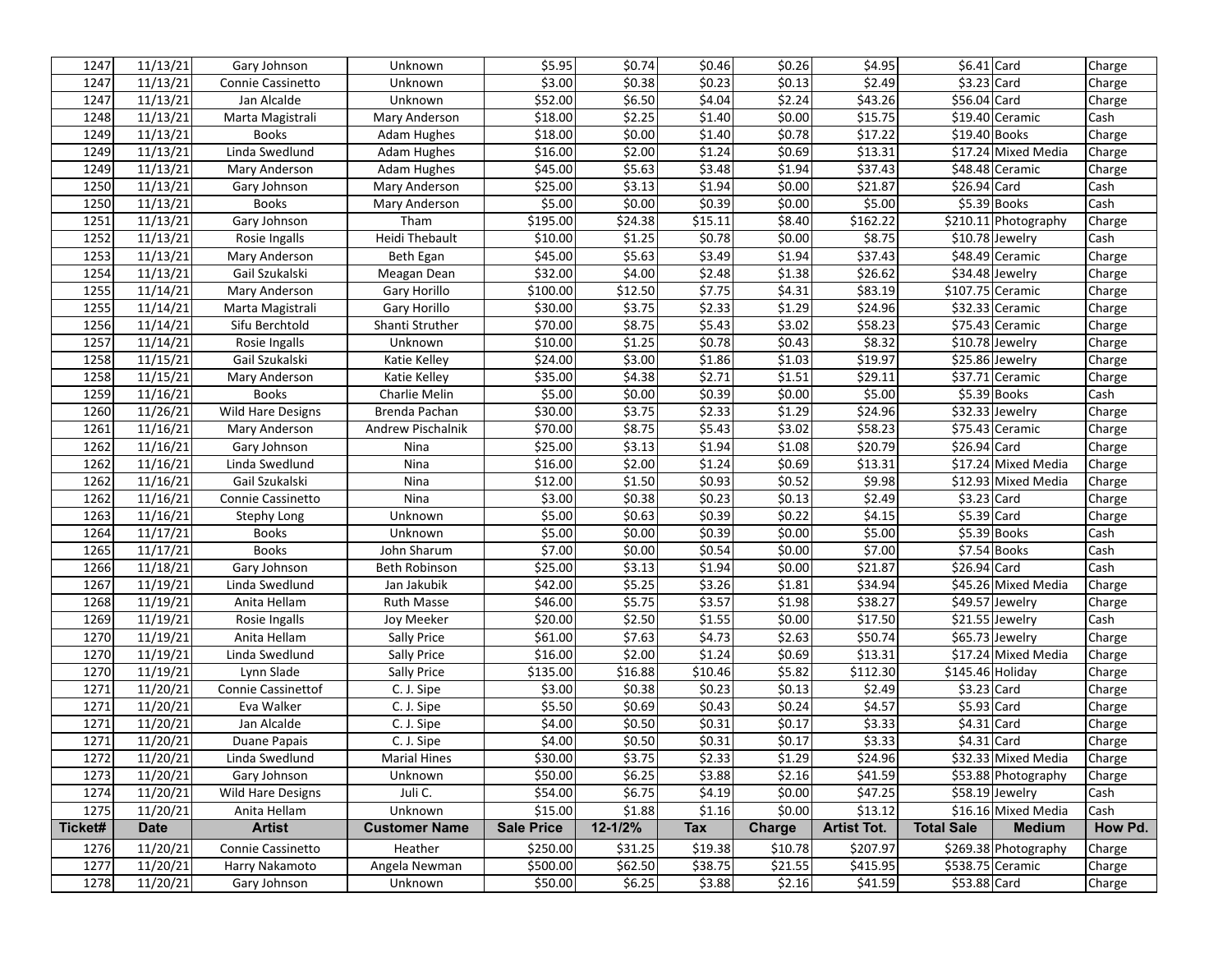| 1279 | 11/20/21 | Marta Magistrali             | Unknown                | 575.00   | \$9.38  | \$5.81  | \$0.00  | \$65.62  | \$80.81 Ceramic              | Cash   |
|------|----------|------------------------------|------------------------|----------|---------|---------|---------|----------|------------------------------|--------|
| 1280 | 11/21/21 | Gail Szukalski               | Unknown                | \$12.00  | \$1.50  | \$0.93  | \$0.52  | \$9.98   | \$12.93 Mixed Media          | Charge |
| 1281 | 11/21/21 | <b>Steel Dog Metal Works</b> | Minda Partridge        | \$85.00  | \$10.63 | \$6.59  | \$0.00  | \$74.37  | \$91.59 Metal Sculpture Cash |        |
| 1282 | 11/21/21 | Rosie Ingalls                | Heidi Thiebealt        | \$20.00  | \$2.50  | \$1.55  | \$0.86  | \$16.64  | $$21.55$ Jewelry             | Charge |
| 1282 | 11/21/21 | Gail Szukalski               | <b>Heidi Thiebealt</b> | \$12.00  | \$1.50  | \$0.93  | \$0.52  | \$9.98   | \$12.93 Mixed Media          | Charge |
| 1282 | 11/21/21 | Linda Swedlund               | Heidi Thiebealt        | \$31.00  | \$3.88  | \$2.40  | \$1.34  | \$25.78  | \$33.40 Mixed Media          | Charge |
| 1283 | 11/22/21 | <b>Books</b>                 | Irene                  | \$13.00  | \$0.00  | \$1.01  | \$0.00  | \$13.00  | $$14.01$ Books               | Cash   |
| 1284 | 11/23/21 | <b>Barb Young</b>            | Sandra Alvarez         | \$7.50   | \$0.94  | \$0.58  | \$0.32  | \$6.24   | \$8.08 Holiday               | Charge |
| 1284 | 11/23/21 | <b>Wild Hare Designs</b>     | Sandra Alvarez         | \$30.00  | \$3.75  | \$2.33  | \$1.29  | \$24.96  | \$32.33 Jewelry              | Charge |
| 1285 | 11/23/21 | Harry Nakamoto               | Malia P.               | \$28.00  | \$3.50  | \$2.17  | \$1.21  | \$23.29  | \$30.17 Ceramic              | Charge |
| 1285 | 11/23/21 | Marta Magistrali             | Malia P.               | \$48.00  | \$6.00  | \$3.72  | \$2.07  | \$39.93  | \$51.72 Ceramic              | Charge |
| 1286 | 11/23/21 | Mary Anderson                | Jeri                   | \$45.00  | \$5.63  | 53.49   | 51.94   | \$37.43  | \$48.49 Ceramic              | Charge |
| 1287 | 11/24/21 | Linda Swedlund               | Lesly Baker            | \$60.00  | \$7.50  | \$4.65  | \$2.59  | \$49.91  | \$64.65 Mixed Media          | Charge |
| 1287 | 11/24/21 | Linda Swedlund               | Lesly Baker            | \$32.00  | \$4.00  | \$2.48  | \$1.38  | \$26.62  | \$34.48 Holiday              | Charge |
| 1288 | 11/24/21 | <b>Steel Dog Metal Works</b> | Tanya Scheftner        | \$45.00  | \$5.63  | \$3.49  | \$1.94  | \$37.43  | \$48.49 Ceramic              | Charge |
| 1289 | 11/27/21 | Eva Walker                   | Kris St. John          | \$27.50  | \$3.44  | \$2.13  | \$1.19  | \$22.87  | \$29.63 Card                 | Charge |
| 1289 | 11/27/21 | Linda Webb                   | Kris St. John          | \$8.00   | \$1.00  | \$0.62  | \$0.34  | \$6.66   | $$8.62$ Card                 | Charge |
| 1289 | 11/27/21 | Laurie Lehmann               | Kris St. John          | \$25.00  | \$3.13  | \$1.91  | \$1.08  | \$20.79  | \$26.91 Card                 | Charge |
| 1289 | 11/27/21 | Pat Jennings                 | Kris St. John          | \$12.00  | \$1.50  | \$0.93  | \$0.52  | \$9.98   | $$12.93$ Card                | Charge |
| 1290 | 11/27/21 | John Sharum                  | Kris St. John          | \$3.00   | \$0.38  | \$0.23  | \$0.13  | \$2.49   | $$3.23$ Card                 | Charge |
| 1290 | 11/27/21 | Mary Jean St. Claire         | Kris St. John          | \$4.25   | \$0.53  | \$0.33  | \$0.18  | \$3.54   | $$4.58$ Card                 | Charge |
| 1291 | 11/27/21 | <b>Books</b>                 | Mary Jean St. Claire   | \$10.00  | \$0.00  | \$0.78  | \$0.43  | \$9.57   | \$10.78 Books                | Charge |
| 1291 | 11/27/21 | Harry Nakamoto               | Mary Jean St. Claire   | \$110.00 | \$13.75 | \$8.52  | \$4.74  | \$91.51  | \$118.52 Ceramic             | Charge |
| 1292 | 11/27/21 | Wild Hare Designs            | Shanon Rider           | \$24.00  | \$3.00  | \$1.86  | \$1.03  | \$19.97  | \$25.86 Jewelry              | Charge |
| 1293 | 11/27/21 | Lynn Slade                   | Wendy Schmitz          | \$50.00  | \$6.25  | \$3.88  | \$2.16  | \$41.59  | \$53.88 Watercolor           | Charge |
| 1294 | 11/26/21 | Sifu Berchtold               | Lisa Nelson            | \$11.00  | \$1.38  | \$0.85  | \$0.47  | \$9.15   | $$11.85$ Ceramic             | Charge |
| 1295 | 11/26/21 | Gail Szukalski               | Christina Kelleher     | \$28.00  | \$3.50  | \$2.17  | \$1.21  | \$23.29  | $\overline{$30.17}$ Jewelry  | Charge |
| 1296 | 11/26/21 | <b>Barbara Conley</b>        | <b>Bill Wray</b>       | \$250.00 | \$31.25 | \$19.38 | \$10.78 | \$207.97 | \$269.38 Oil/Acrylic         | Charge |
| 1297 | 11/26/21 | Sifu Berchtold               | Unknown                | \$8.00   | \$1.00  | \$0.62  | \$0.00  | \$7.00   | \$8.62 Holiday               | Cash   |
| 1298 | 11/26/21 | Anita Hellam                 | Unknown                | \$39.00  | \$4.88  | \$3.02  | \$0.00  | \$34.12  | \$42.02 Holiday              | Cash   |
| 1299 | 11/26/21 | Wild Hare Designs            | unknown                | \$22.00  | \$2.75  | \$1.71  | \$0.00  | \$19.25  | \$23.71 Jewelry              | Cash   |
| 1300 | 11/27/21 | <b>Steel Dog Metal Works</b> | Ron Robinson           | \$90.00  | \$11.25 | \$6.97  | \$3.88  | \$74.87  | \$96.97 Holiday              | Charge |
| 1300 | 11/27/21 | Marta Magistrali             | Ron Robinson           | \$26.00  | \$3.25  | \$2.02  | \$1.12  | \$21.63  | \$28.02 Holiday              | Charge |
| 1301 | 11/27/21 | Harry Nakamoto               | Marta Magistrali       | \$45.00  | \$5.63  | \$3.49  | \$0.00  | \$39.37  | \$48.49 Ceramic              | RAD    |
| 1302 | 11/27/21 | Gail Szukalski               | Lorna Hunt             | \$32.00  | \$4.00  | \$2.48  | \$0.00  | \$28.00  | \$34.48 Jewelry              | RAD    |
| 1303 | 11/27/21 | Harry Nakamoto               | Glaire                 | \$135.00 | \$16.88 | \$10.46 | \$5.82  | \$112.30 | \$145.46 Ceramic             | Charge |
| 1304 | 11/27/21 | Harry Nakamoto               | Bhaine                 | \$350.00 | \$43.75 | \$27.13 | \$15.09 | \$291.16 | \$377.13 Ceramic             | Charge |
| 1305 | 11/27/21 | <b>Wild Hare Designs</b>     | Adian                  | \$30.00  | \$3.75  | \$2.33  | \$1.29  | \$24.96  | \$32.33 Jewelry              | Charge |
|      |          |                              |                        |          |         |         |         |          |                              |        |
|      |          |                              |                        |          |         |         |         |          |                              |        |
|      |          |                              |                        |          |         |         |         |          |                              |        |
|      |          |                              |                        |          |         |         |         |          |                              |        |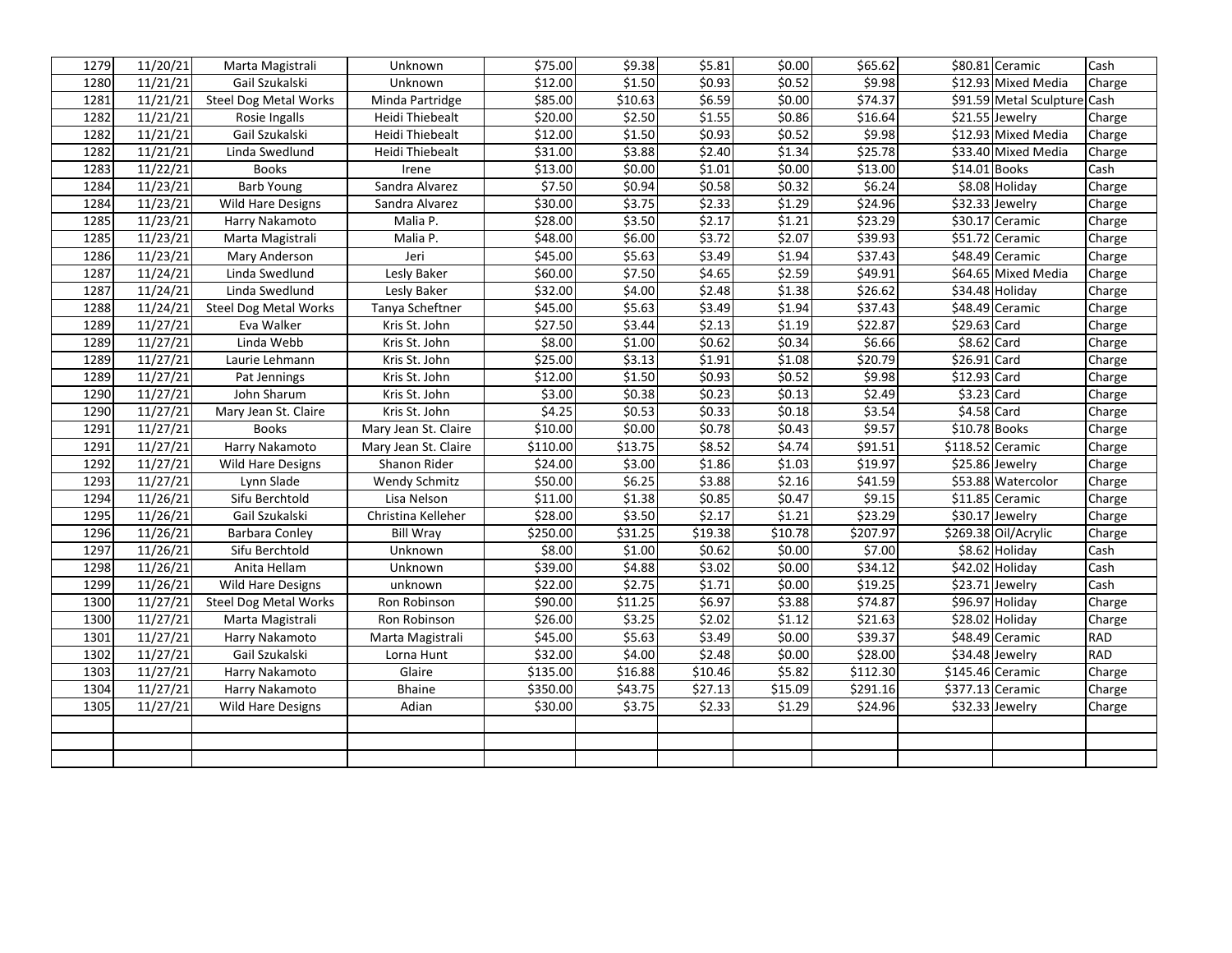| Ticket# | <b>Date</b>           | <b>Artist</b>                | <b>Customer Name</b>  | <b>Sale Price</b> | $12 - 1/2%$ | <b>Tax</b> | <b>Charge</b> | <b>Artist Tot.</b>  | <b>Total Sale</b> | <b>Medium</b>        | How Pd.    |
|---------|-----------------------|------------------------------|-----------------------|-------------------|-------------|------------|---------------|---------------------|-------------------|----------------------|------------|
| 1306    | 11/27/21              | Mary Anderson                | Renetta Hayes         | \$20.00           | \$2.50      | \$1.55     | \$0.00        | \$17.50             |                   | \$21.55 Ceramic      | <b>RAD</b> |
| 1306    | 11/27/21              | Marta Magistrali             | Renetta Hayes         | \$18.00           | \$2.25      | \$1.40     | \$0.00        | \$15.75             |                   | $$19.40$ Holiday     | RAD        |
| 1306    | 11/27/21              | Linda Swedlund               | Renetta Hayes         | \$15.00           | \$1.88      | \$1.16     | \$0.00        | \$13.12             |                   | \$16.16 Holiday      | RAD        |
| 1306    | 11/27/21              | Anita Hellam                 | Renetta Hayes         | \$55.00           | \$6.88      | \$4.26     | \$0.00        | \$48.12             |                   | \$59.26 Jewelry      | RAD        |
| 1307    | 11/27/21              | Wild Hare Designs            | unknown               | \$19.00           | \$2.38      | \$1.47     | \$0.00        | \$16.62             |                   | \$20.47 Holiday      | Cash       |
| 1308    | 11/27/21              | Gary Johnson                 | Louis Hackbarth       | \$50.00           | \$6.25      | \$3.88     | \$2.16        | \$41.59             | \$53.88 Card      |                      | Charge     |
| 1309    | 11/27/21              | <b>Barb Young</b>            | unknown               | \$2.50            | 50.31       | \$0.19     | \$0.00        | \$2.19              |                   | \$2.69 Holiday       | Cash       |
| 1310    | 11/27/21              | Anita Hellam                 | Linda                 | \$15.00           | 51.88       | \$1.16     | \$0.00        | \$13.12             |                   | \$16.16 Holiday      | RAD        |
| 1310    | 11/27/21              | Lynn Slade                   | Linda                 | \$25.00           | 53.13       | \$1.94     | \$0.00        | \$21.87             |                   | \$26.94 Watercolor   | RAD        |
| 1310    | 11/27/21              | Rosie Ingalls                | Linda                 | \$10.00           | \$1.25      | \$0.78     | \$0.00        | \$8.75              |                   | \$10.78 Holiday      | RAD        |
| 1311    | 11/27/21              | <b>Wild Hare Designs</b>     | Lauren                | \$44.00           | \$5.50      | \$3.41     | \$0.00        | \$38.50             |                   | \$47.41 Jewelry      | Cash       |
| 1312    | 11/27/21              | Gary Johnson                 | Constance             | \$750.00          | \$93.75     | \$58.13    | \$32.33       | \$623.92            |                   | \$808.13 Photography | Charge     |
| 1313    | 11/27/21              | Wild Hare Designs            | Trish                 | \$30.00           | \$3.75      | \$2.33     | \$0.00        | \$26.25             |                   | \$32.33 Jewelry      | RAD        |
| 1314    | 11/28/21              | <b>VOID</b>                  |                       |                   | \$0.00      | \$0.00     | \$0.00        | 50.00               | \$0.00            |                      |            |
| 1315    | 11/28/21              | Mary Jean St. Claire         | Lorna Hunt            | \$4.50            | \$0.56      | \$0.35     | \$0.00        | \$3.94              | $$4.85$ Card      |                      | RAD        |
| 1316    | 11/28/21              | Stephy Long                  | Linda Happel          | \$32.00           | \$4.00      | \$2.48     | \$0.00        | \$28.00             |                   | \$34.48 Jewelry      | RAD        |
| 1316    | 11/28/21              | Wild Hare Designs            | Linda Happel          | \$30.00           | \$3.75      | \$2.33     | \$0.00        | $\overline{$}26.25$ |                   | \$32.33 Jewelry      | RAD        |
| 1317    | 11/28/21              | Sifu Berchtold               | Kenneth Hedges        | \$60.00           | \$7.50      | \$4.65     | \$0.00        | \$52.50             |                   | \$64.65 Ceramic      | RAD        |
| 1318    | 11/28/21              | <b>Wild Hare Designs</b>     | Leatrice Burkett      | \$16.00           | \$2.00      | \$1.24     | \$0.00        | \$14.00             |                   | $$17.24$ Holiday     | Cash       |
| 1319    | 11/28/21              | Wild Hare Designs            | <b>Greg Gale</b>      | \$40.00           | \$5.00      | \$3.10     | \$1.72        | \$33.28             |                   | \$43.10 Jewelry      | Charge     |
| 1320    | 11/28/21              | <b>Wild Hare Designs</b>     | Maria Rader           | \$30.00           | \$3.75      | \$2.33     | \$1.29        | \$24.96             |                   | \$32.33 Jewelry      | Charge     |
| 1320    | 11/28/21              | Wild Hare Designs            | Maria Rader           | \$19.00           | \$2.38      | \$1.47     | \$0.82        | \$15.80             |                   | \$20.47 Holiday      | Charge     |
| 1321    | $\overline{11}/29/21$ | Jan Alcalde                  | Pat Hitchock          | \$24.00           | \$3.00      | \$1.86     | \$0.00        | \$21.00             |                   | \$25.86 Holiday      | <b>RAD</b> |
| 1322    | 11/29/21              | Leslie Hurst                 | Salley Fischer        | \$171.22          | \$21.40     | \$13.28    | \$0.00        | \$149.82            |                   | \$184.50 Oil/Acrylic | <b>RAD</b> |
| 1322    | 11/29/21              | Leslie Hurst                 | Salley Fischer        | \$78.78           | \$9.85      | \$6.10     | \$0.00        | \$68.93             |                   | \$84.88 Oil/Acrylic  | Cash       |
| 1323    | 11/29/21              | <b>Wild Hare Designs</b>     | Joyce Barnes          | \$40.00           | \$5.00      | \$3.10     | \$1.72        | \$33.28             |                   | \$43.10 Jewelry      | Charge     |
| 1323    | 11/29/21              | <b>Stephy Long</b>           | Joyce Barnes          | \$40.00           | \$5.00      | \$3.10     | \$1.72        | \$33.28             | \$43.10 Print     |                      | Charge     |
| 1324    | 11/29/21              | <b>Barb Young</b>            | Lorna Hunt            | \$2.50            | \$0.31      | \$0.19     | \$0.00        | \$2.19              |                   | \$2.69 Holiday       | Cash       |
| 1325    | 11/30/21              | Sifu Berchtold               | Unknown               | \$32.00           | \$4.00      | \$2.48     | \$0.00        | \$28.00             |                   | \$34.48 Ceramic      | Cash       |
| 1326    | 11/30/21              | Jan Alcalde                  | Renetta Hayes         | \$48.00           | \$6.00      | \$3.72     | \$0.00        | \$42.00             |                   | \$51.72 Holiday      | <b>RAD</b> |
| 1327    | 11/30/21              | Sifu Berchtold               | Linda Webb            | \$14.00           | \$1.75      | \$1.09     | \$0.60        | \$11.65             |                   | \$15.09 Holiday      | Charge     |
| 1327    | 11/30/21              | Wild Hare Designs            | Linda Webb            | \$19.00           | \$2.38      | \$1.46     | \$0.83        | \$15.79             |                   | \$20.46 Holiday      | Charge     |
| 1327    | 11/30/21              | Anita Hellam                 | Linda Webb            | \$30.00           | \$3.75      | \$2.33     | \$1.29        | 524.96              |                   | \$32.33 Holiday      | Charge     |
| 1328    | 11/30/21              | Mary Anderson                | Linda Webb            | \$60.00           | \$7.50      | \$4.65     | \$2.59        | \$49.91             |                   | \$64.65 Holiday      | Charge`    |
| 1329    | 11/30/21              | Harry Nakamoto               | <b>Richard Fields</b> | \$90.00           | \$11.25     | \$6.98     | \$3.88        | \$74.87             |                   | \$96.98 Ceramics     | Charge     |
| 1329    | 11/30/21              | <b>Steel Dog Metal Works</b> | <b>Richard Fields</b> | \$48.00           | \$6.00      | \$3.72     | \$2.07        | \$39.93             |                   | \$51.72 Holiday      | Charge     |
|         |                       |                              |                       |                   |             |            |               |                     |                   |                      |            |
|         |                       |                              |                       | \$9,375.55        | \$1,164.07  | \$726.45   | \$322.94      | \$7,888.25          | \$10,102.00       |                      |            |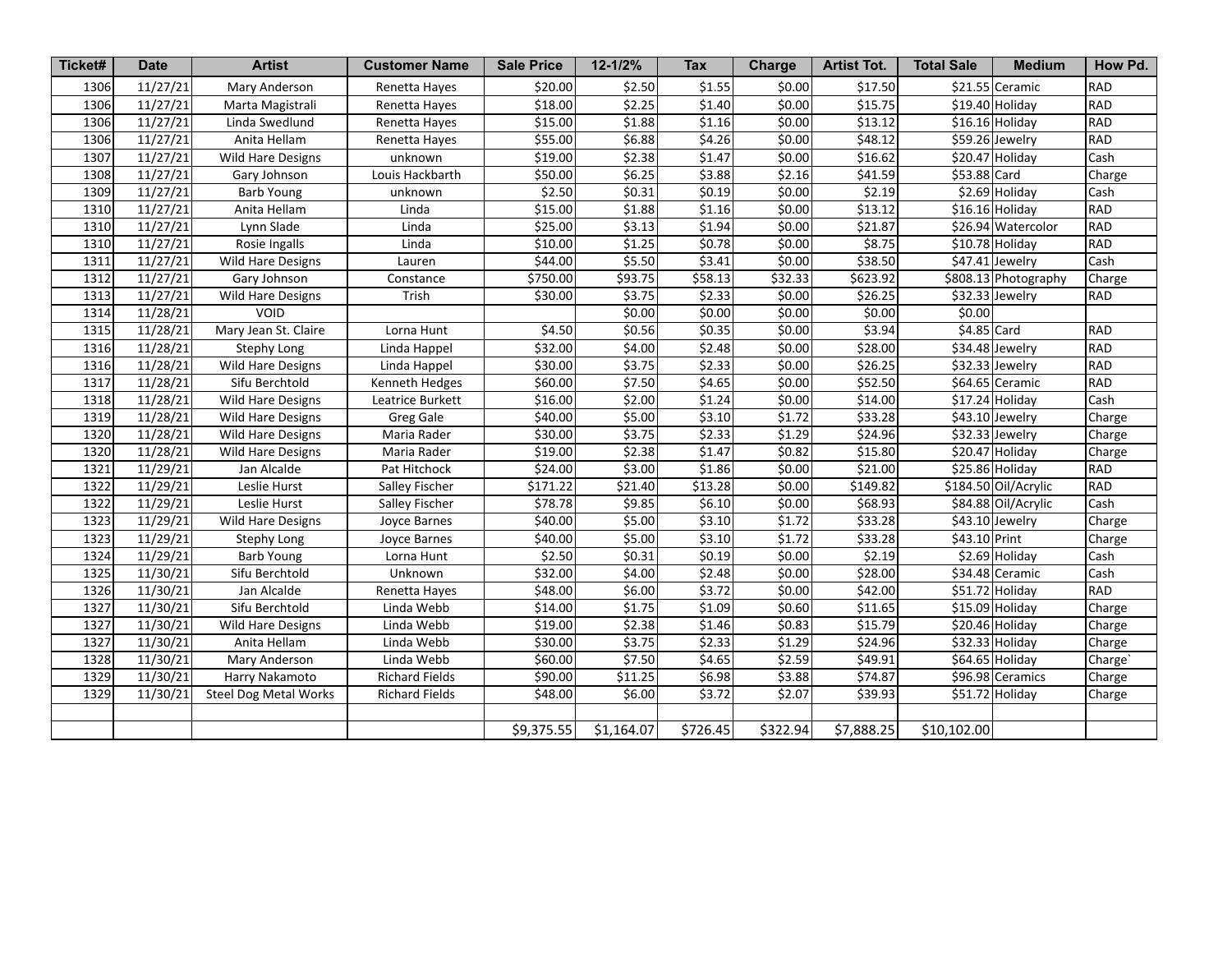|   | 2 items   |
|---|-----------|
|   |           |
|   |           |
|   |           |
|   |           |
|   |           |
|   |           |
|   |           |
| 2 | items     |
|   |           |
|   |           |
|   |           |
|   | 2 items   |
|   |           |
|   |           |
|   |           |
|   |           |
|   |           |
|   |           |
|   | Bal.Chrge |
|   | items     |
|   |           |
|   |           |
|   |           |
|   |           |
|   |           |
|   |           |
|   |           |
|   |           |
|   |           |
|   |           |
|   |           |
|   |           |
|   | 2 items   |
|   |           |
|   |           |
|   |           |
|   |           |
|   |           |
|   |           |
|   |           |
|   |           |
|   |           |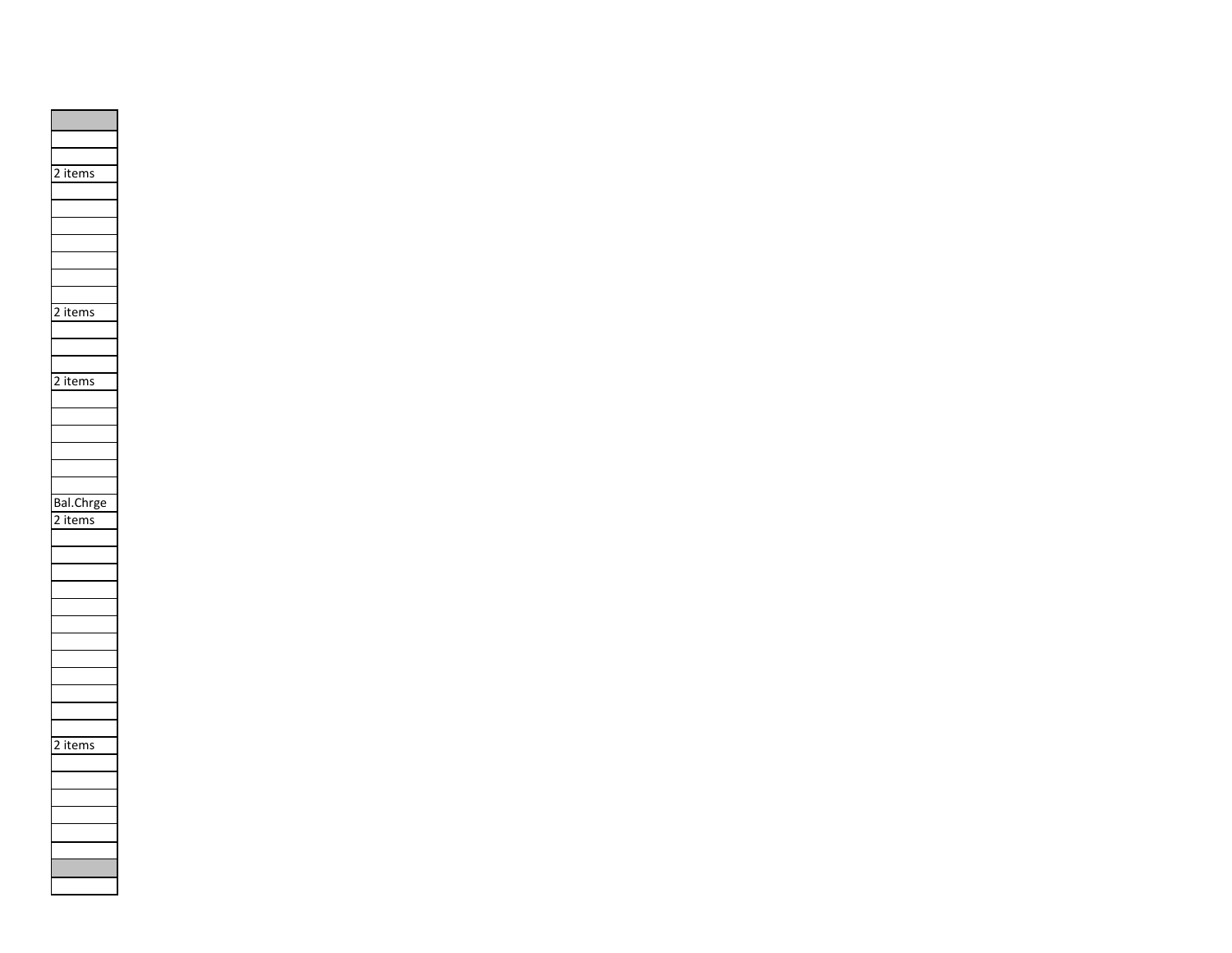|                | $\overline{4}$ items                      |
|----------------|-------------------------------------------|
|                |                                           |
|                |                                           |
|                |                                           |
|                |                                           |
|                |                                           |
|                |                                           |
|                |                                           |
|                |                                           |
|                |                                           |
|                |                                           |
|                |                                           |
|                | 2 items                                   |
|                |                                           |
|                | $\overline{\text{2 items}}$               |
|                |                                           |
|                |                                           |
|                |                                           |
|                |                                           |
|                |                                           |
|                |                                           |
|                |                                           |
|                |                                           |
|                | $\frac{2 \text{ items}}{2 \text{ items}}$ |
|                |                                           |
|                |                                           |
|                |                                           |
|                |                                           |
|                |                                           |
|                |                                           |
|                |                                           |
|                |                                           |
|                |                                           |
|                |                                           |
|                |                                           |
|                |                                           |
|                |                                           |
|                |                                           |
|                |                                           |
|                |                                           |
|                | $\overline{\text{2} \text{ items}}$       |
|                |                                           |
|                |                                           |
|                |                                           |
|                |                                           |
|                |                                           |
|                |                                           |
| 2              | <i>items</i>                              |
| $\overline{2}$ | items                                     |
| ,              | items                                     |
|                |                                           |
|                |                                           |
|                |                                           |
|                |                                           |
|                |                                           |
|                |                                           |
| $\overline{2}$ | items                                     |
|                |                                           |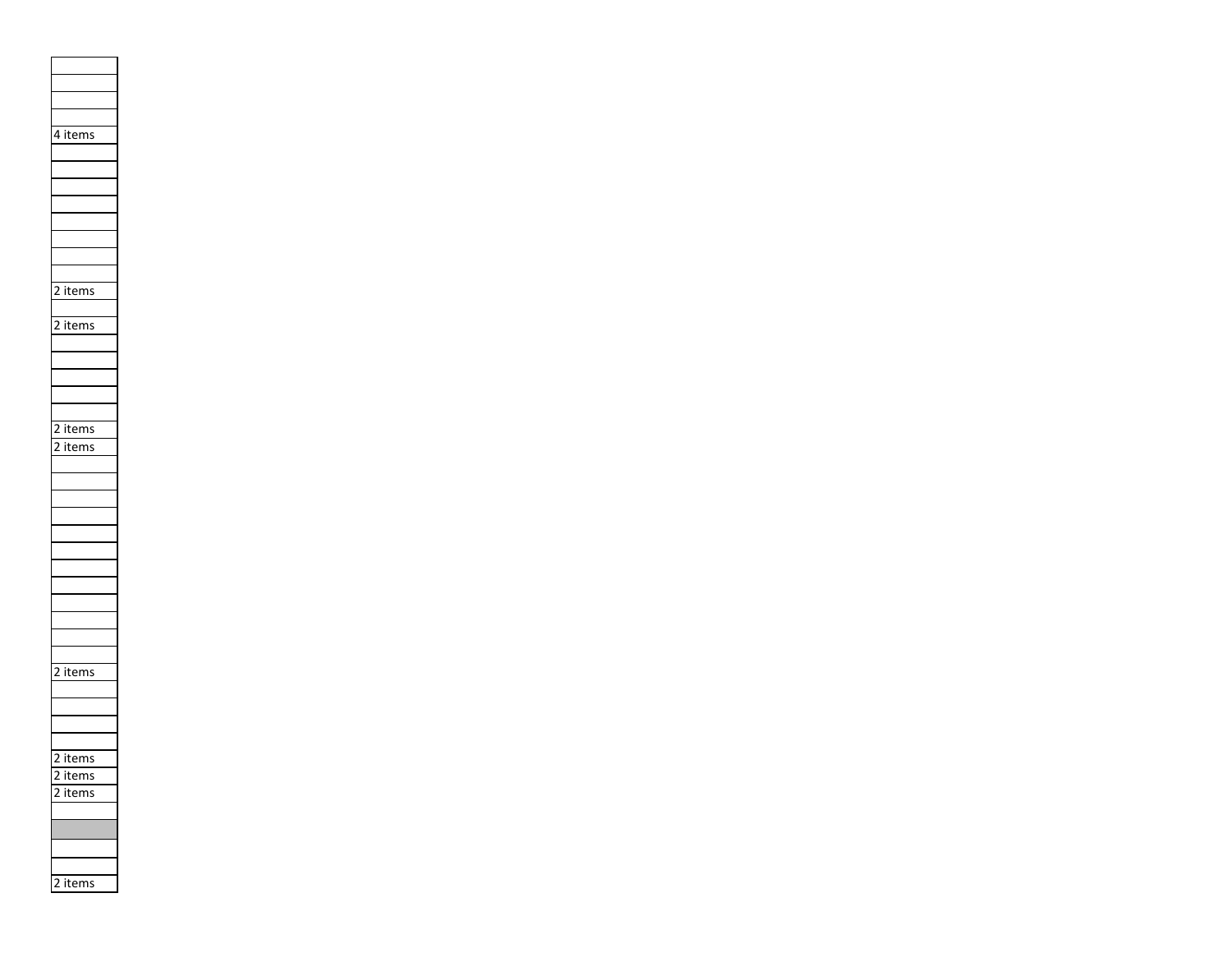| \$50 owed                                 |
|-------------------------------------------|
|                                           |
|                                           |
|                                           |
|                                           |
| $\frac{2 \text{ items}}{2 \text{ items}}$ |
| $\frac{1}{2}$ items                       |
|                                           |
|                                           |
|                                           |
|                                           |
|                                           |
|                                           |
| $\overline{2}$ items                      |
|                                           |
| 5 items                                   |
| $\frac{1}{2}$ items                       |
| 4 items                                   |
| 3 items                                   |
|                                           |
|                                           |
|                                           |
| 2 items                                   |
|                                           |
| $\overline{2}$ items                      |
|                                           |
|                                           |
|                                           |
|                                           |
|                                           |
|                                           |
|                                           |
|                                           |
|                                           |
|                                           |
|                                           |
|                                           |
|                                           |
|                                           |
|                                           |
|                                           |